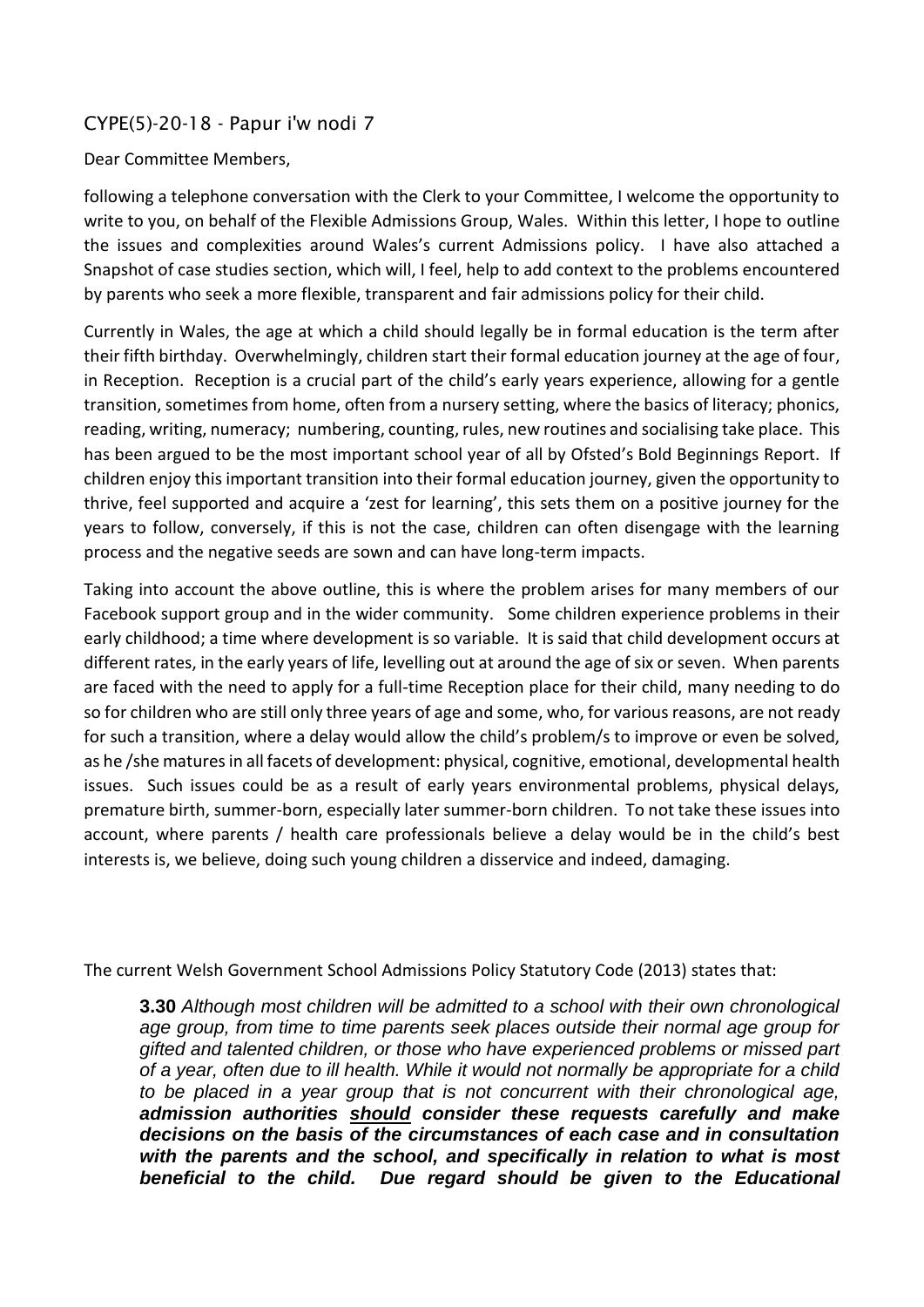## *Psychologist's report, where available, and clear reasons ascertainable for such a decision to be made.*

For the vast majority of parents who are faced with the likelihood that it would be in the best interests of their child to start formal schooling at Compulsory School Age (CSA), as outlined earlier in this letter, they do their due diligence and discover the above policies currently stand, showing there is the possibility to delay, they decide to exercise their right, only to face a system that can only be described as dismissive, suspicious, inconsistent, open to interpretation and mostly, closed to the idea. They are usually informed that as CSA is five in Wales, they cannot stop a parent from delaying, but crucially, the child will have to start their school journey in Year 1, being forced to miss out on the vital Reception experience, therefore, penalising parents / children for taking this decision. This often serves to influence a parent's decision, resulting in them reluctantly withdrawing their 'Out of Cohort' application / interest. The information available to the group indicates only three occasions, where the decision to allow a child to start Reception at CSA has been granted; one was done so after a lengthy battle with the local authority, the other two, fairly seamlessly, accepting medical advice and the legal argument, presented by an education-specialist lawyer. The problems, as we see them:

- Wording of the Welsh Government's Admissions Code, noted by the esteemed Education Specialist Lawyer, Michael Imperato – the word 'Should' is problematic, as it is open to the dismissiveness, often experienced by parents. The word "Must" would place an unequivocal responsibility upon the local authorities in Wales to carry out their responsibilities, as outlined in the 3.30 policy (above) and the UNCRC (detailed below).
- Local authorities in Wales consider such applications according to their 'out of cohort' policy, many of which are more relevant to applications made later in a child's school journey and have no place within the context of whether a child should be allowed to start their journey in Reception at CSA.
- Despite being required to consider each application for an out of cohort application on individual merit and in the best interests of the child, it is clear, from the experiences of our parents, that a blanket policy is being applied by the various local authorities around Wales.
- The experience of our group indicates that many LAs are immediately dismissive of a Reception start at CSA, treating parents with disdain and often, insulting the intelligence of such parents, with the information / misinformation they give. There appears to be no regard for the views of the parents of these young children, leaving them feeling judged, as if they are trying to 'hold on' to their child for as long as possible, This approach is also found in many of the schools approached by our parents, most are unaware that a delay to CSA is the legal right of a parent and refuse to allow this and often, part-time attendance is totally frowned upon, despite it being a legal right, before the child reaches CSA.
- Parents who have secured an 'Out of Cohort' place in the early years, be this though LEA agreement, Voluntary Aided or Independent Schools, fear their child being forced to join their so-called 'natural cohort', either with a change of head teacher within the school, or in the transition from primary to secondary school, such is the current policy, or lack, thereof. This causes real concern for several parents in the group.
- Whilst the Early Years Foundation Phase curriculum has been in place fully, since 2008, with an emphasis around experiential learning through play, the evidence from Estyn's recent inspection was that only 25% of schools are applying it correctly. This is also the feedback we receive from parents in our group and beyond, from teachers practicing within Wales, who state that the pressures of formal learning, in preparation for the Year Two National Assessment are evident from Reception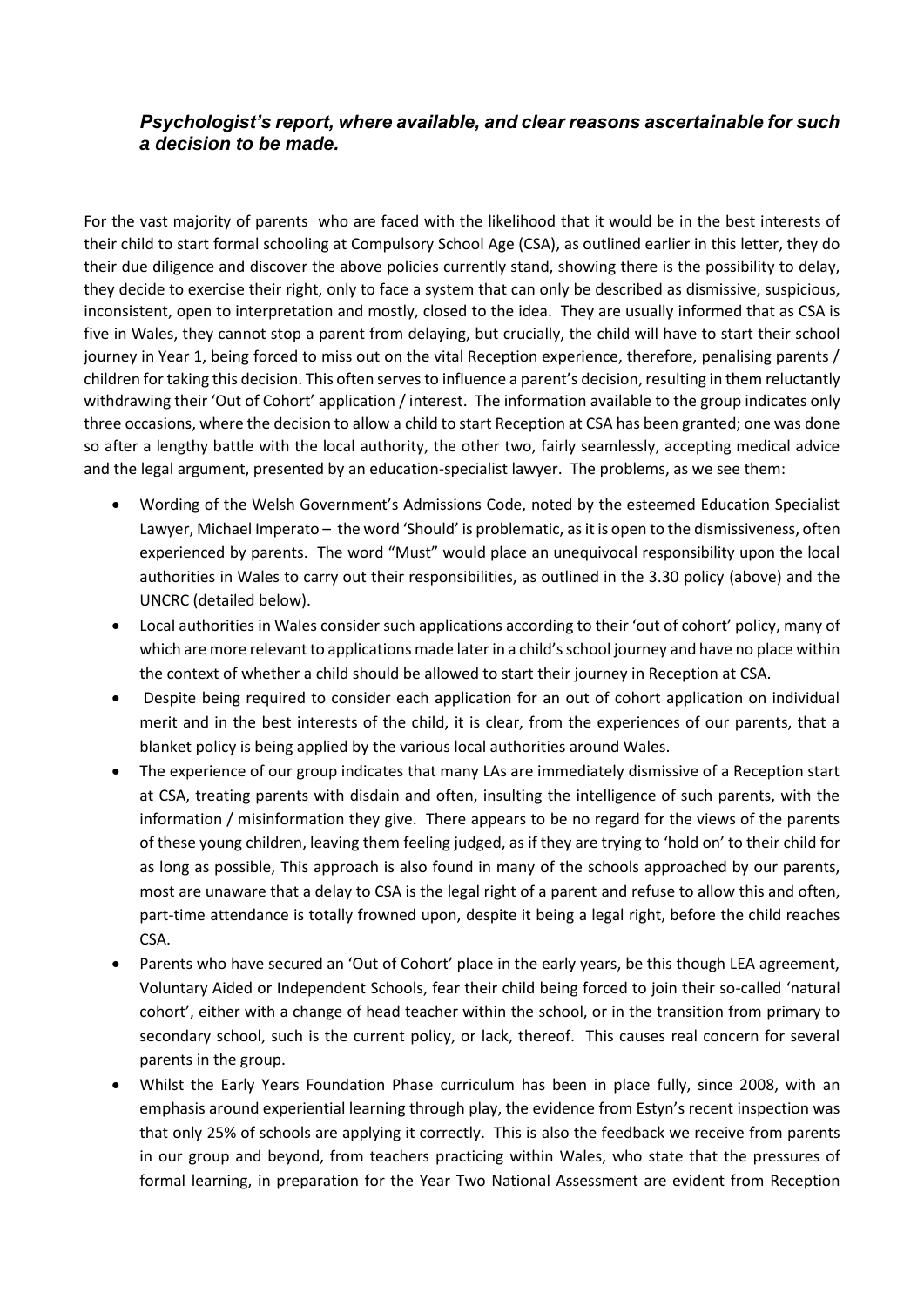onwards, placing our very young children under pressure, from the outset. In a conference examining Educational Difference – Flexing and Personalising Education, (04/11/17) in Colwyn Bay), key note speaker, Sue Palmer, author of Toxic Childhood and Upstart Scotland, esteemed in the field of early years learning, described Wales' Early Years Foundation Phase in Wales as a "total contradiction". It is a well-known fact that most summer-born children struggle to apply themselves, at this early stage, to formal learning and often disengage, due to the difficulties they experience, in terms of concentration, inability to sit still and just the developmental difficulties in reading, often struggling with a lack of fine motor skills and ability to coordinate the cognitive and fine motor skills to do meaningful writing. The lack of meaningful movement on a daily basis, combined with the facts mentioned above, often result in poor behaviour and diagnoses of such conditions as ADHD, where in fact these children are just simply frustrated, too young to engage in the formal aspects of learning and all that this requires of them.

The burning question in Wales, therefore: what is the point of a policy, which on the one hand, states that compulsory school age is 5, but when parents feel their child would benefit from this, often, for genuine reasons, and enquire or apply to decelerate, they are faced with an almighty battle, on occasion, requiring legal counsel, to simply secure a place in Reception? How can it ever be in the child's best interests to be forced straight into Year One at CSA, being forced to miss, what has been described by Ofsted in its Recent Bold Beginnings Report, as the "most important year of all", and should be staffed by the "best teachers"? Such a move means the child is at a disadvantage, in all aspects, from day one. Many of the requests made for a delay by members of our group have not been made solely for summer-born reasons, most are as a result of developmental delays /issues, which have been flippantly rejected, with a standard line "he / she will be fine", rejecting the opinions of respective specialists and a failure in their duty to provide full and detailed reasoning for the decision. This is unacceptable and certainly not in the best interests of the children.

We implore you to look at the Admissions Code in Wales. Nick Gibb, Minister of State for Education in England has agreed to fully amend the Admissions Code in England, in the interests of summer-born children, reiterating England's commitment to enshrine this choice in England's Admissions Code (05/06/18). Scotland has extended the school admissions age to five and a half. Prior to the collapse of the Northern Ireland Assembly, there was a commitment to revisit the school admission age, which is currently four. Similarly, the Tynwald, Parliament for the Isle of Man has recently agreed to look into increasing the school admission age on the Island.

Where a parent is acting within the law and exercising his / her right, it can surely never be acceptable to force a child to miss a whole year of learning. Parents should not be forced to rely on the independent sector of education, in order to meet the needs of their child. Additionally, some parents within the group have been forced to educate their child in voluntary aided schools, or in North Wales border areas, in Cheshire West, in order to secure an 'out of cohort' place for their child; this is unacceptable.

In conclusion, we do not feel that the constant rhetoric peddled by the Education Minister in all correspondence and Twitter Live sessions, where the consistent and standard answer, regardless of the child's issues or parental reasons, isthat the Foundation Phase in Wales is a progressive curriculum and will meet the needs of every child in Wales; it simply does not and to apply this blanket approach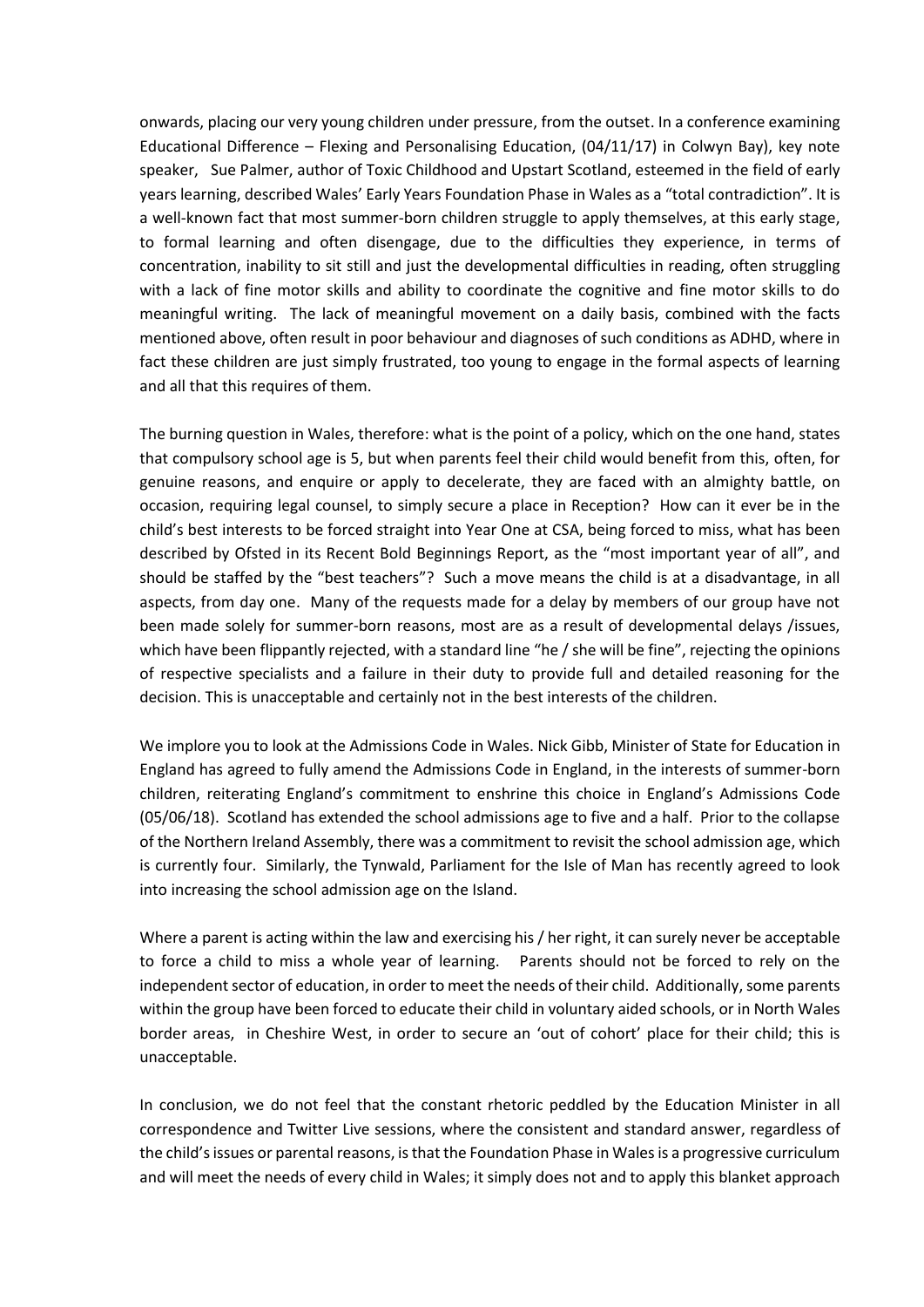and standard answer, is wholly unfair, ill-informed and often, damaging. Where a child has a specific developmental problem, be it physical, social, emotional, or any delay, relevant to this early stage of development and where a parent and indeed, other professionals feel more time would be of benefit, surely, a more fair and flexible policy is required that ensures the best possible start, to what is believed to be the greatest challenge facing a child, in these early years of their lives.

Many of us, within this group feel totally let down by the system in Wales. **This must change.** We also believe that the Welsh Government and local authorities have a responsibility to adhere to the United Nations CRC/GC/14: convention on the Rights of the Child (Article 3, para.1). In applying a blanket "no" approach to the requests for a Reception place at CSA, we believe the Welsh Government and Local Authorities are failing in their obligations:

*"In all actions concerning children, whether undertaken by public or private social welfare institutions, courts of law, administrative authorities or legislative bodies, the best interests of the child shall be a primary consideration"*

The Committee underlines that the child's best interests is a threefold concept:

- a) **A substantive right:** The right of the child to have his or her best interests assessed and taken as primary consideration when different interests are being considered in order to reach a decision on the issue at stake, and the guarantee that this right will be implemented whenever a decision is to be made concerning a child, a group of identified or unidentified children or children in general. Article 3, paragraph 1, creates and intrinsic obligation for States, is directly applicable (self-executing) and can be invoked before a court.
- b) **A fundamental, interpretive legal principle:** If a legal provision is open to more than one interpretation, the interpretation which most serves the child's best interests should be chosen. The rights enshrined in the Convention and its Optional Protocols provide the framework for interpretation.
- c) **A rule of procedure:** Whenever a decision is to be made that will affect a specific child, an identified group of children or children in general, the decision-making process must include an evaluation of the possible impact (positive or negative) of the decision on the child or children concerned. Assessing and determining the best interests of the child require procedural guarantees. Furthermore, the justification of a decision must show that the right has been explicitly taken into account. In this regard, States parties shall explain how the right has been respected in the decision, that is, what has been considered to be in the child's best interests; what criteria it is based on; what criteria it is based on; and how the child's interests have been weighed against other considerations.

We implore you to take on board all of the points discussed within this letter and accompanying Snapshot. We ask that you consider, just for one moment, how young these children we are discussing are at this stage of their lives; most western countries consider the ages of six and seven to be more appropriate ages to commence formal, compulsory schooling, such countries have better outcomes in terms of PISA and mental health (Scandinavian countries, Canada, Germany….). If we get children's introduction to school right, we can wholly change their experience and ultimately, their outcomes.

We thank you for taking the time to read this letter and accompanying Snapshot of case studies. This issue is not going away; with greater knowledge, understanding and guidance from the hugely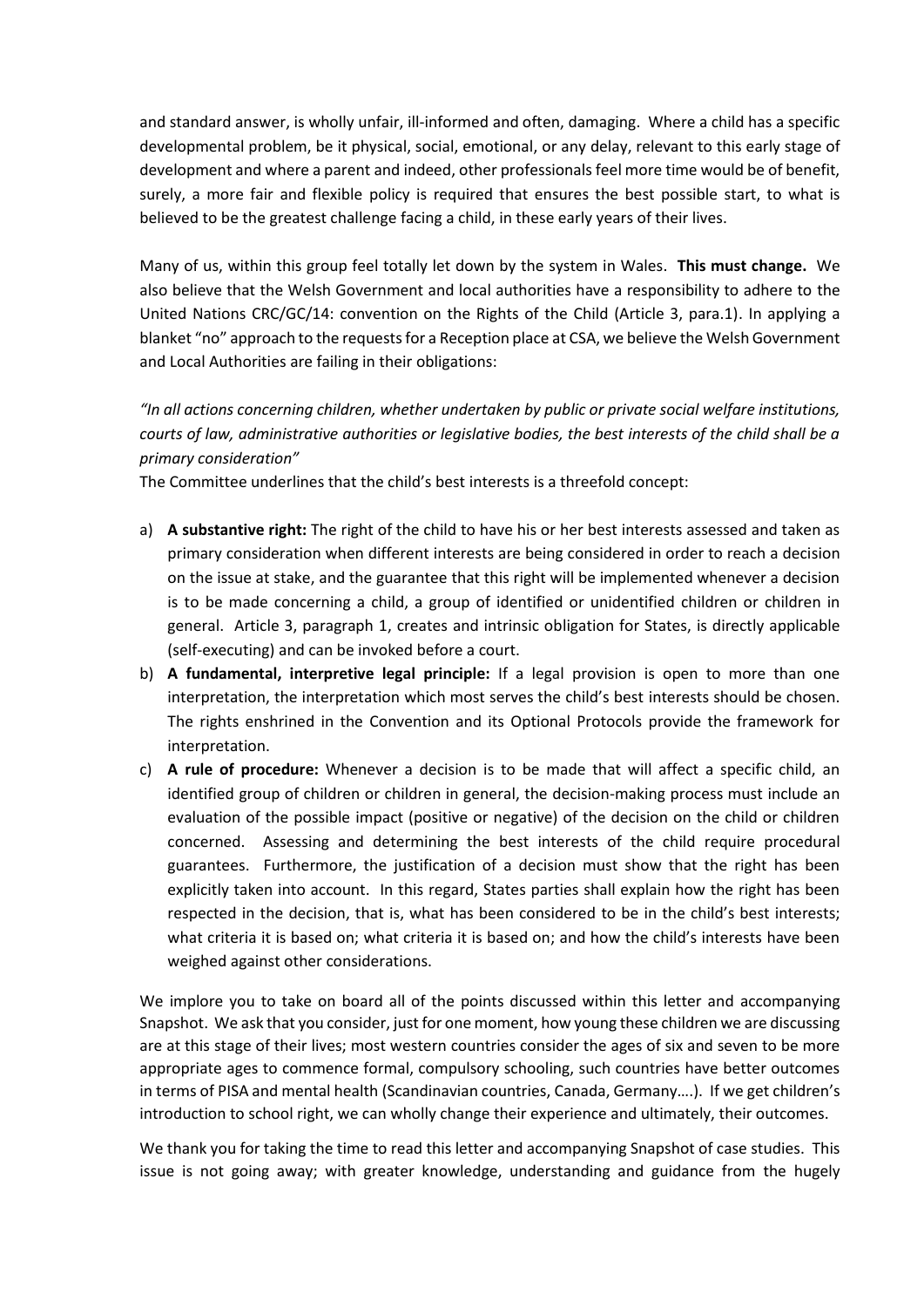successful England-based campaign, parents are intent on ensuring a fairer system, where the needs of their very young children are no longer dismissed.

# **Snapshot of Case Studies around Wales**

\*\*Please note that no names of councils, schools or individuals are given\*\*

**Child One, Two and Three** - From one council; 3 experiences within the same academic year of applying for a Reception place at Compulsory School Age CSA

## **Child One –please forgive the detail; it is necessary to highlight the issues of this case:**

Summer-born by C- Section; difficulties during birth resulting in delays, epilepsy, deafness and feeding issues. Additionally, needed to withdraw from birth mother's alcohol and drugs habit. Placed for adoption at two weeks of age; difficult start to life.

After enjoying the small nursery environment, a house move resulted in a change of setting to a much busier nursery environment, which catered for forty children. It was at this point, Child One regressed. Hearing loss was also diagnosed, speech was limited to vowel sounds, from being fully toileted, the child became incontinent – this June-born child's school start was fast approaching (at four years of age). With all of these factors, Child One's mother sought to delay her child's entry into formal schooling until Compulsory School Age (CSA), believing that an extra year to develop physically, emotionally and socially would be a huge benefit to her son. Clearly, Child One would need to start school in the all-important Reception; this request was denied, despite the circumstances – the parent was informed that Child One would be fine because Wales's Early Years Foundation Phase caters for every child's individual needs. No additional support was offered, despite supporting medical reports. The mother declined the child's Reception place at four years of age; Child One was placed in a private nursery, the result being an improvement in behaviour, happiness and the child absolutely thrived in this smaller, supportive setting.

Child One's parent started researching options for schooling at CSA. A local head teacher stated that the child could be supported in Reception at age four and if needs be, could repeat Reception. Such was the reassurance, the mother decided to send Child One on a part time basis, three mornings per week. Again, being in a busy setting, Child One found this difficult and behaviour deteriorated. Speech difficulties made it very difficult socially. At this point, the parent sought support from social services to assist with the difficult behaviour. CAHMS believed that Child One was struggling / reacting due to frustrations and a lack of support at school. The parent was being pressurised to send Child One to school on a full-time basis, this, despite not being of CSA. In light of the difficulties, the parent sought a different school for Child One's entry into school at CSA. The council upheld its view that Child One would not be offered a Reception place at CSA, therefore, the mother became resigned to a Year One start into formal full-time school. A school was found; offered warmth, recognising the difficulties, but as was the council's ruling, this was a Year One place.

The current situation is that Child One is half way through term three of Year One. The school is helping the child as much as is practically possible, within a class of thirty children, but there is an obvious gulf between Child One and the other Year One children; Child One has received no meaningful Reception in-put – along with developmental struggles, Child One has been forced to play 'catch up' from day one and the gap between this young child and peers, grows ever greater.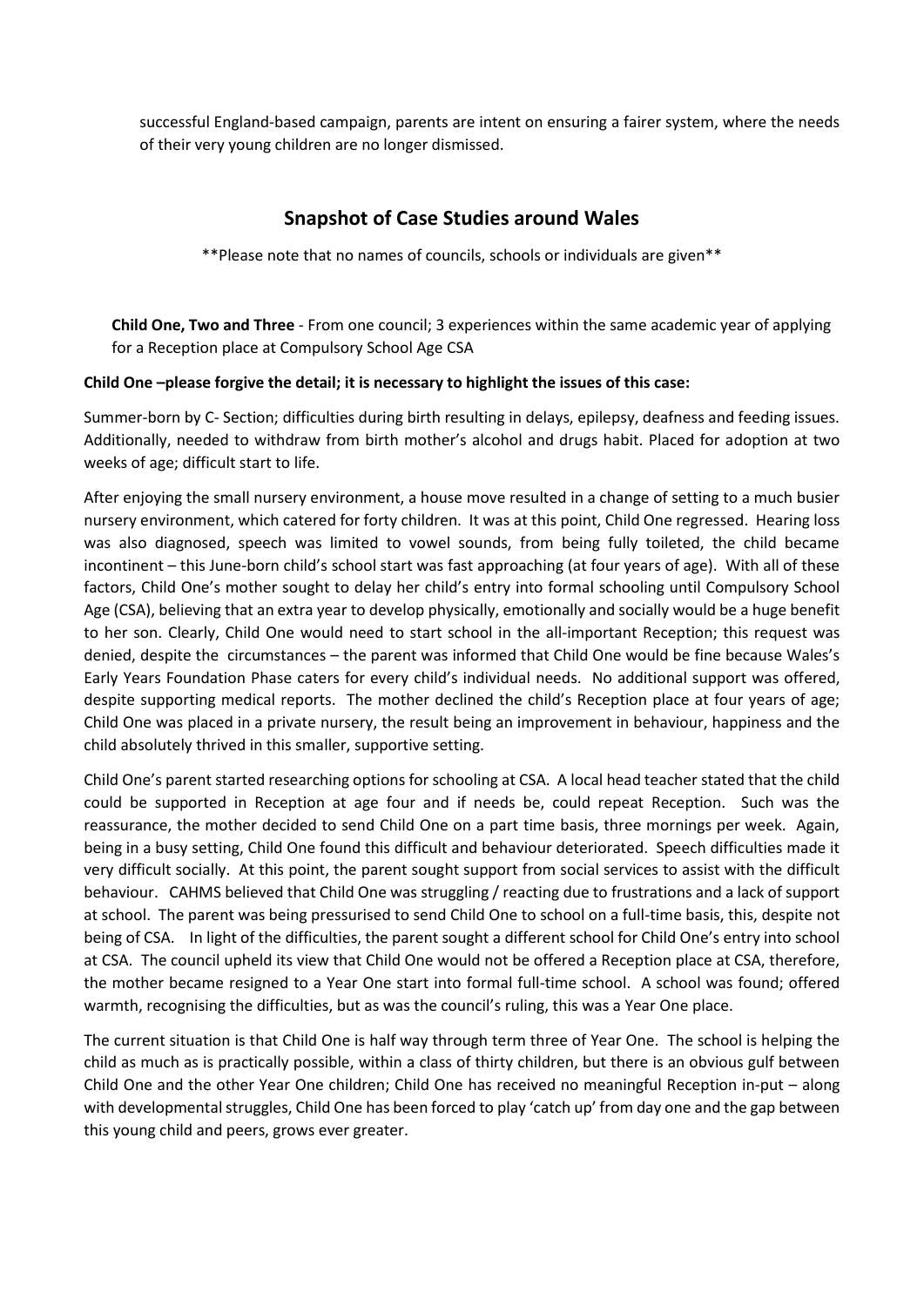The mother feels strongly that her child has been let down, from before birth; with all of the issues, highlighted earlier in this case study, but most of all from being summer-born and struggling to catch up with children, older, stronger, more physically and socially developed. It is the mother's belief that a delayed start would have afforded Child One the much-needed extra time to mature and grow stronger, to be supported with speech and language, a Radio Aid could have been issued in a less pressurised environment and become a normal 'tool' to support the child's hearing.

It must also be noted that the manner in which the parent was treated by the LEA was referred to the Ombudsman, who investigated the process. This resulted in a payment of £250 because it was deemed that the council failed to follow the appropriate processes including the Appeals Process. The Ombudsman told the council to re-write the policy, as it was unclear. The mother believes that at this point in time, the policy remains the same.

## **Child Two:**

Very late summer-born. Mother requested delayed start for her child, to Reception at CSA; no obvious delays, merely the feeling that the child would benefit from extra time to grow, develop and mature, before the demands of full-time school.

Over several months, the mother met with council officers, had the support of her local Councillor and Assembly Member, both of whom contacted the council and Education Minister on her behalf. Until the final hour – the first week of September, 2016, when child would be expected to start school at, just turned age four, the request for a delayed start was denied. Out of the blue, Child Two's mother received a letter, granting permission for Child Two to start Reception at CSA, citing the reason being related to the Welsh Language; the council believed that because child two was from a non-Welsh speaking family, in the event that Child Two started her school journey in Year One, it would be necessary for her to attend an Immersion Unit, which it was believed would be too disruptive for the child. This was a welcome, but shock turnaround, after rejecting the mother's request so vehemently, up until this point. Child Two commenced state Reception at CSA in September, 2017 and is doing very well.

#### **Child Three:**

Very late August born and three weeks early. Child Three suffered from a developmental bowel condition and was in nappies / pull-ups until two weeks before fifth birthday and remained under the care of a hospital paediatric team until December 2017. At the point where Child Three had just turned four, (September 2016), the bowel issue was still acute, problematic and distressing. In light of the Intimate Care Policy and the birth date of Child Three, the parents considered that a delay of a year would allow their child more time to overcome the developmental problem, seamlessly and without any added pressure, as was the advice from Wales' Senior Paediatric Gastroenterologist. The child continued to attend a private nursery over three days, where the nappy issue was dealt with, seamlessly.

Appeals for the council to support the parents' request were made over many months by Child Three's local councillor and local Assembly Member and cabinet minister. As the council appeared to be applying a blanket approach, and on advice of the council barrister, legal counsel from an education-specialist lawyer was sought and Child Three was granted a Legal Aid certificate. Weeks of misinformation from the council ensued with a complete failure to provide the lawyer and parents with full and detailed reasoning, why granting a Reception place, at CSA was not in Child Three's best interests, despite the head teacher and governors of the chosen school being supportive of such an application. Despite never meeting Child Three or speaking with the child's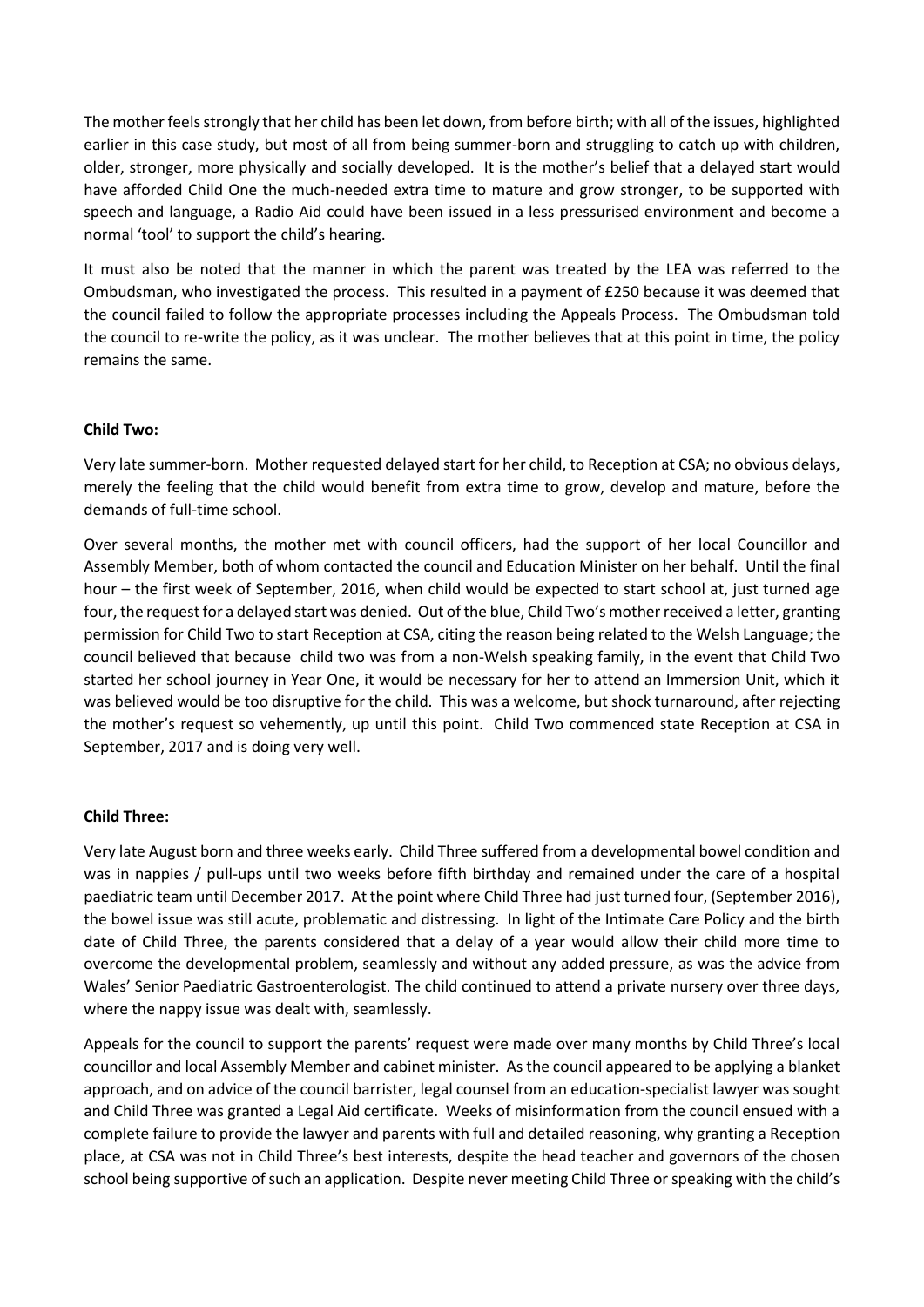nursery and despite medical support for a delay, the council stuck to the line that an out of cohort place would not be in Child Three's best interest and actually, the reasons for such an application failed to meet the council's criteria for out of cohort applications (this statement was later amended when the lawyer pointed out that this was proof of the council applying a blanket policy, despite being required to look at each case on individual merits). The council felt that missing a whole year of Reception would not be problematic, but offered no support to assist Child Three to catch up on the work that had been missed, merely an Early Years Team, covering a huge area, would keep a check on the child.

Child Three's parents approached a neighbouring council, who applied a similar blanket policy, more appropriate for an out of cohort application, much later in a child's education and wholly inappropriate for early years.

In desperation, Child Three's parents sought availability at three local independent schools. All three agreed to offer Child Three a much-needed Reception place at CSA and were dismayed at the stance held by the council. Child Three's grandfather is paying half of the fees for the infant years, in order to assist his grandchild. The child is now doing well in Reception but it is utterly clear from the teaching staff that both emotionally and academically, the council's stance, to force Child Three straight into Year One would have been hugely problematic, difficult and likely to have been damaging.

## **Council X**

Family currently battling with LEA for child born very prematurely (three months early), at the end of August. On approach to the LEA, regarding the possibility of deceleration of their child to a Reception start at CSA, they were at best, unaware of the summer-born issue, at worst, not at all concerned with the evidence. The family has been advised to provide a developmental report on their child and they are being advised by an education-specialist lawyer.

#### **\*Recently granted a Reception place at CSA**

#### **Council X**

Late August-born child (born three months early) moved to Wales from England aged Four and a half, where a Reception start at CSA had already been agreed. With paediatric consultant support for allowing the child to start full-time formal schooling in the year above, what would be the child's so-called cohort. The LEA declined to make a decision, thus in breach of the Code. The parents approached a local school directly, who turned down their request. The child's needs were only met when the parents approached a Voluntary Aided school, where the child has now attended for a couple of years and is doing well. The child requires some support with certain aspects of learning. The child's parents are dreading the application to high school. The situation in Wales, as it currently stands means that although CSA is five and parents have a legal right to decelerate their child to the term after their child's fifth birthday, the Wales Admissions Code does not address the situation, where some councils / schools allow an out of cohort application at age five merely, resulting in the likelihood of a battle for out of cohort high school places, depending on the will of the LEA / headteacher at that time, meaning that parents and more importantly, such children, are at the mercy of these people. It cannot be right to expect children to skip a year of learning, in order to be placed with their so-called 'natural cohort' and it most certainly is not in the child's best interests.

The parent of this child has made it known that an Occupational Therapist has stated that premature born children in Wales are not given the same flexibility of school admissions, as their England counterparts and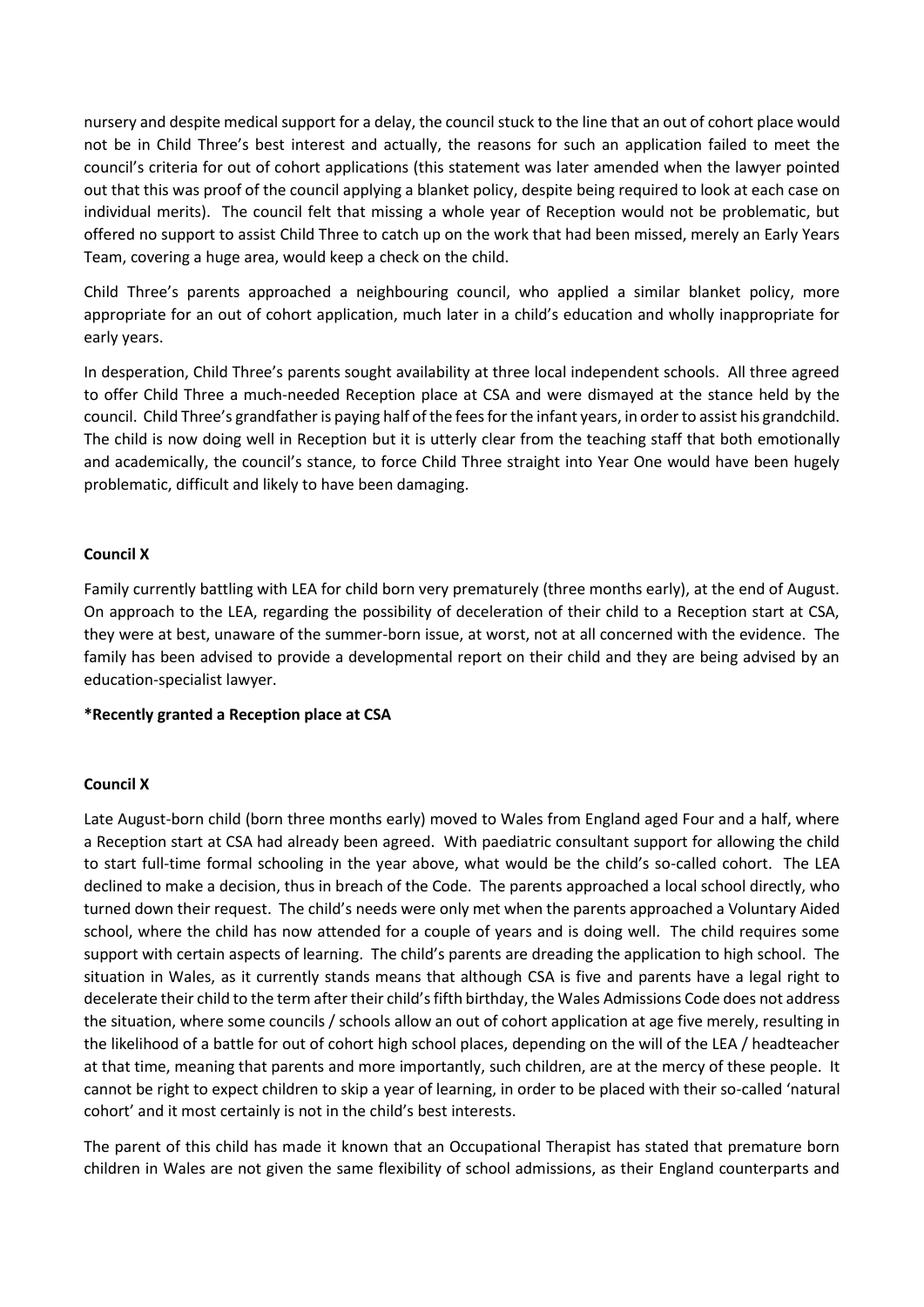evidence of such children, despite being diagnosed with resultant developmental delays, being forced into school too soon. Often, such children would not need support, given extra time to develop, mature, catch up and grow.

## **Council X**

Despite a very inclusive admissions policy, mentioning summer-born children, the parent of summer-born child, wishing to start child X in Reception at CSA. Outright rejection from the council, citing reasons of such a strategy being "highly intrusive". This particular council sent the same letter to another parent, proving a blanket approach to this issue. In a telephone conversation between the parent and council (which I have been assured can be verified), the council informed the parent that a Reception place at CSA would never be granted, because every other parent of a summer-born child would want it – unprofessional comments and factually incorrect.

The parent of this child has also approached local schools regarding the issue of a Reception start at CSA and the possibility of sending the child part-time, from age 4. Again, the parent has been treated with disdain and given factually incorrect information.

Within this council, the group is aware of at least two children who have been granted Reception places, as a last resort by Voluntary Aided schools and are doing well, within their so-called adopted cohort.

## **Council X**

Primary school teacher in Wales, of more than ten years. Wishes their summer-born child to start Reception at CSA. This person's experience of summer-burn struggles have been seen first-hand; the general difficulties experienced by many summer-born children mean that by the end of the Early Years Foundation Phase, such children find the transition to Year 3, more formal learning, the longer days, fewer breaks and higher academic expectations of work and maturity. Whilst teachers differentiate individually, assessments and levelling statements do not. This primary school professional believes that by the end of KS2, many summer-born children are conscious that they are behind the other children, taken out for 'extra activities' which has an impact on their confidence and engagement in learning. This individual also makes the point that when Estyn Inspectors visit schools, one of the requests they make is to see data and evidence of work of the summerborn children.

This application for Reception at CSA to come in about a year's time, but the mother isn't hopeful of a positive outcome.

#### **Council X**

Despite a very inclusive admissions policy, this council has expressed an extremely strong stance against Reception at CSA for a child, with some developmental delays. Whilst it has recognised the parent's right to delay the child to CSA, the council stated it would not allow a Reception start, despite a belief that a delay to Reception at CSA would most certainly benefit the child, from experts who know child X, it was clear from all contacts that the council would not support this. Child X was offered special needs support at a specialist unit with the aim of the child moving to Year One after a year in this unit. The parent believes that the child, even at this stage, after several months within the unit, will struggle to cope with Year One from September 2018. The parent is dismayed, but feels powerless and daunted at a challenge with the Council, she feels sure that she will lose.